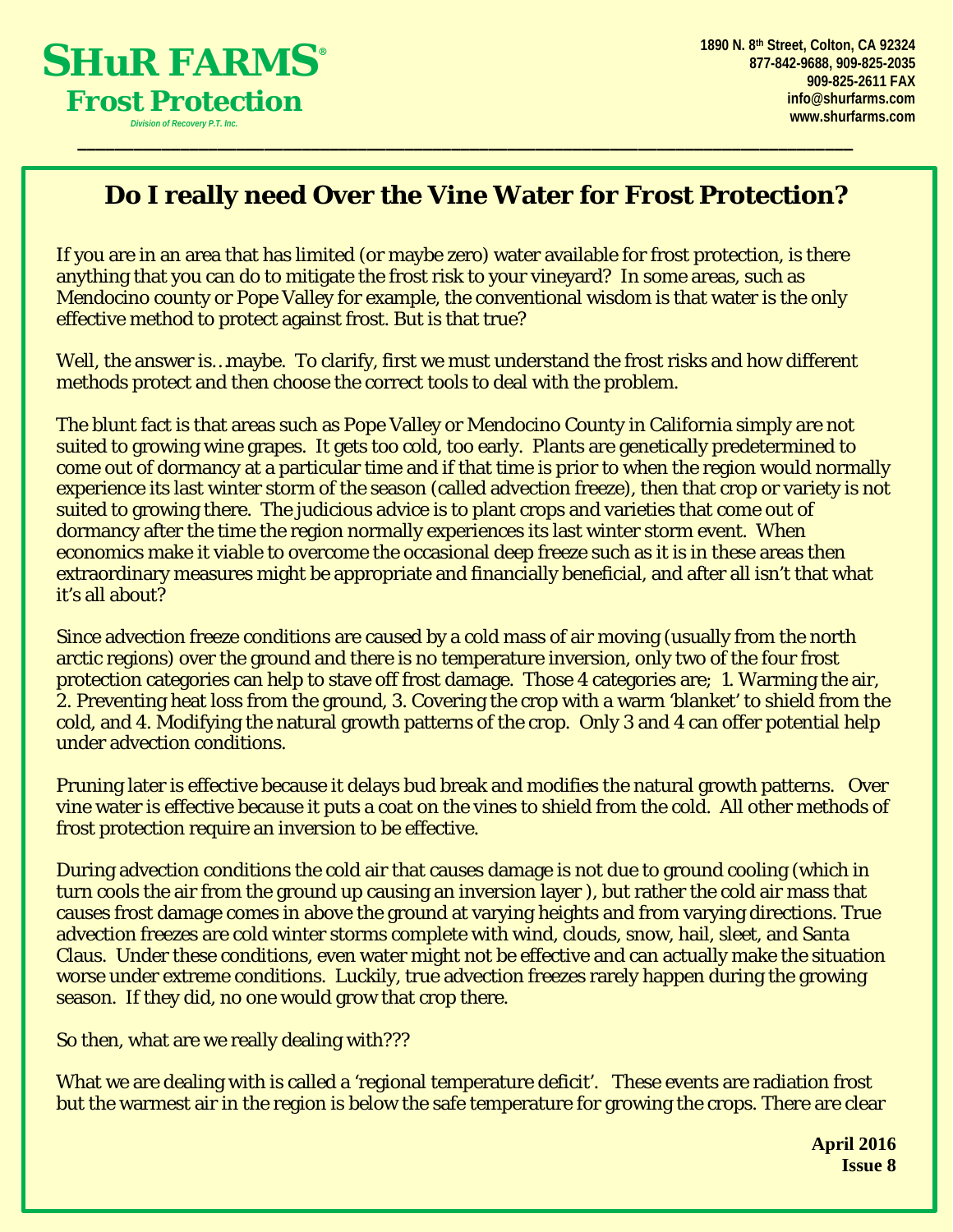skies, no wind and an inversion layer. This means that the accumulation areas (frost pockets) will be colder than the areas that have good cold air drainage, but even the warmer areas are too cold and must be protected.

These regional temperature deficits occur more frequently than full on advection freezes in these areas, but do not happen every year. A good estimate is that Pope Valley and Mendocino County will experience this about once every three or four years. Under these conditions, over vine sprinkling is a necessity, but be aware that the temperature differences between the non-accumulation areas such as hillsides and the frost pockets remains the same as in any radiation frost event. This means that if a cold pocket is 6 deg. F colder than the regional temperature and the regional temperature is 29F, then the cold pocket will be 23F. This is beyond the range of micro sprinklers. To protect, even the higher areas that normally do not get damaged will need to be sprinkled. To protect the frost pockets under these conditions a secondary frost protection method that is compatible with water must be employed simultaneously.

The goal then should not be to eliminate water for frost protection, but to minimize water usage and to protect the entire vineyard under the most severe conditions. Under normal conditions, only the cold air accumulation areas get cold enough to get frost damage and these areas can be controlled with other non-water methods. Because of the risk of a regional deficit, these other methods must be compatible with the over vine sprinklers. If your water grid is controlled by a sensor located in the coldest spot, then you will be using water over the entire vineyard when only a small portion may need frost protection. Under the most severe frost conditions then only the warmest areas will be protected and the colder areas may suffer even greater damage with water than if nothing was done at all. This is the downside of over vine sprinklers, they go from complete protection to catastrophic failure with not much middle ground. On their own, they are not at all a perfect solution under these conditions.

Conventional wind machines are not compatible with over vine sprinklers. Wind machines blowing over water will cause evaporation and evaporation results in cooling, (think 'evaporative coolers'). The air temperature will drop causing more damage than what would have occurred without any frost protection at all. Since sprinklers must be turned on when the air temperature is several degrees above the critical point to compensate for evaporative cooling that will occur, these types of wind machines could only be employed under very mild conditions. If water is turned on first wind machines cannot be employed at all until the vines are completely dry. Wind machines are simply not suitable for areas that could experience regional deficits.

Cold Air Drains® are compatible with over vine sprinkling and work synergistically with them, enhancing the value of both. CAD machines remove the cold air in the coldest areas eliminating the need for sprinklers until such time as a regional deficit occurs. The effect of cold air drainage is to reduce or eliminate the temperature differentials between the colder 'frost pockets' and the areas that are sufficiently drained and normally would not experience frost damage. Since both methods may be used simultaneously, even under the most severe conditions all areas of

the vineyard would be protected.

*By Steve Hammersmith*

**April 2016 Issue 8**